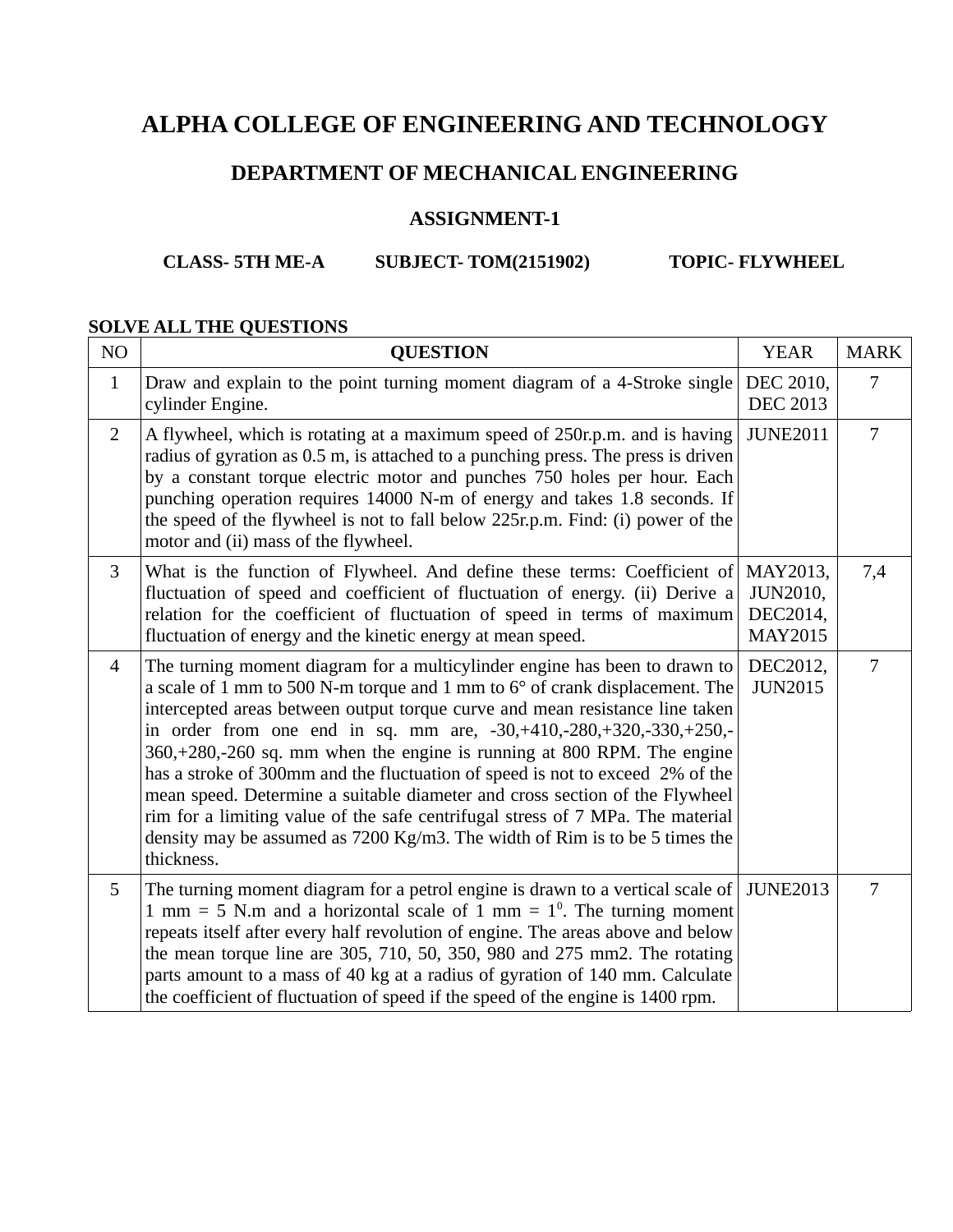## **DEPARTMENT OF MECHANICAL ENGINEERING**

## **ASSIGNMENT-2**

## **CLASS- 5TH ME-A SUBJECT- TOM(2151902) TOPIC- GYROSCOPE**

# **SOLVE ALL THE FIVE QUESTIONS:-**

| <b>SN</b>               | <b>QUESTION</b>                                                                                                                                                                                                                                                                                                                                                                                                                                                                                                                                                                      | <b>YEAR</b>                                    | <b>MARK</b>    |
|-------------------------|--------------------------------------------------------------------------------------------------------------------------------------------------------------------------------------------------------------------------------------------------------------------------------------------------------------------------------------------------------------------------------------------------------------------------------------------------------------------------------------------------------------------------------------------------------------------------------------|------------------------------------------------|----------------|
| $\mathbf{1}$            | The turbine rotor of a ship has a mass of 2.2 tones and rotates at 1800 r.p.m.<br>clockwise when viewed from the left. The radius of gyration of the rotor is<br>320mm. Determine the gyroscopic couple and its effect when<br>(1) Ship turns right at a radius of 250m. with a speed of 25 km/hr.<br>(2) Ship pitches with the bow rising at an angular velocity of 0.8 rad/sec.<br>(3) Ship rolls at an angular velocity of 0.1 rad/sec                                                                                                                                            | <b>DEC2010</b>                                 | 7              |
| $\overline{2}$          | Find the angle of inclination with respect to the vertical of a two wheeler<br>negotiating a turn .Following data is given: combined mass of the vehicle<br>with its rider 250 kg, moment of inertia of the engine flywheel 0.3 kg.m 2,<br>moment of inertia of each road wheel 1 kg.m 2 , speed of engine flywheel<br>five times that of road wheels and in the same directions, height of centre of<br>gravity of rider with vehicle 0.6 m , two wheeler speed 90 km/h, wheel radius<br>300 mm ,radius of turn 50 m.                                                               | <b>JUNE2011</b>                                | 7              |
| $\overline{\mathbf{3}}$ | (A) Explain gyroscopic couple and discuss its effect on an aeroplane taking<br>turns when viewed from rear.<br>(B) Discuss gyroscopic effects on naval ships.                                                                                                                                                                                                                                                                                                                                                                                                                        | DEC2010,<br><b>JUNE2012</b><br><b>JUNE2013</b> | 4,7            |
| $\overline{\mathbf{4}}$ | i) What is gyroscopic couple? Derive a relation for its magnitude.<br>(ii) The moment of inertia of an aero plane air screw is 20 kg.m 2 and the<br>speed of rotation is 1250 rpm clockwise when viewed from the front. The<br>speed of the flight is 200 km/hr. Calculate the gyroscopic reaction of the air<br>screw on the aero plane when it makes a left hand turn on a path of 150 m<br>radius.                                                                                                                                                                                | DEC2012,<br><b>JUNE2013</b>                    | $\overline{7}$ |
| 5                       | A rear engine automobile travelling along a track of 100 m mean radius has 4<br>wheels each of 2 kg.m 2 and 0.6 m radius. Rotating parts of engine have<br>moment of inertia of 1 kg.m 2. The engine axis is parallel to the rear axle<br>and the crank shaft rotates in the same sense as the road wheels. The gear<br>ratio, engine to back axle, is 3:1. The vehicle weighs 14.17 kN and has its<br>CG 0.5 m above the ground level. Determine speed of the vehicle around the<br>curve for all four wheels to maintain contact with the road surface if wheel<br>track is 1.5 m. | <b>MAY2015</b>                                 | 7              |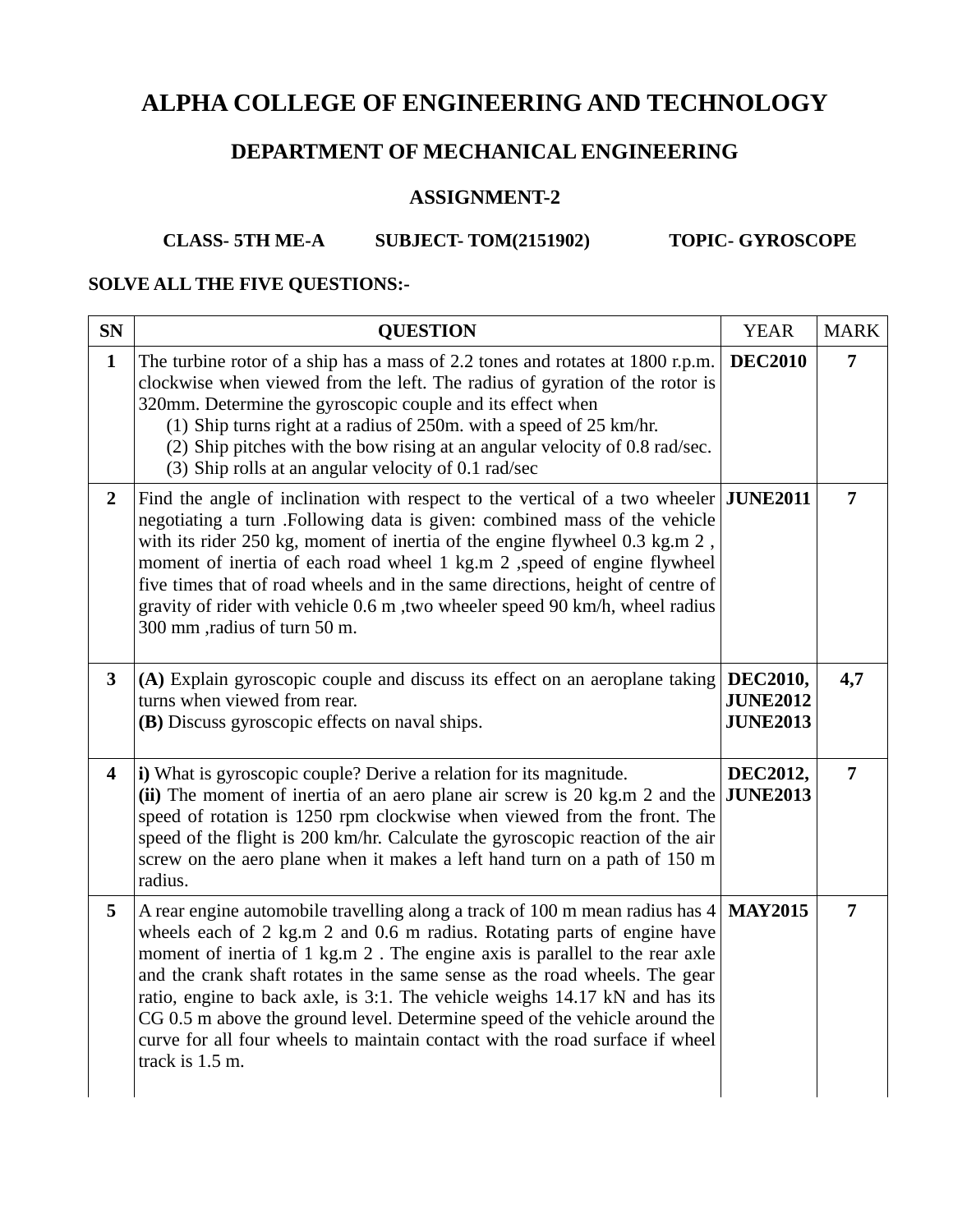## **DEPARTMENT OF MECHANICAL ENGINEERING**

#### **ASSIGNMENT-3**

# **CLASS- 5TH ME-A SUBJECT- TOM(2151902) TOPIC- FRICTIONAL DEVICES**

#### **SOLVE ALL THE QUESTIONS**

| <b>SN</b>               | <b>QUESTION</b>                                                                                                                                                                                                                                                                                                                                                                                                                                                                                                                                                                                                                   | <b>YEAR</b>     | <b>MARK</b>    |
|-------------------------|-----------------------------------------------------------------------------------------------------------------------------------------------------------------------------------------------------------------------------------------------------------------------------------------------------------------------------------------------------------------------------------------------------------------------------------------------------------------------------------------------------------------------------------------------------------------------------------------------------------------------------------|-----------------|----------------|
| $\mathbf{1}$            | (A) What is meant by a self locking and a self energized brake?<br>(B) A simple band brake (refer fig-1) is applied to a shaft carrying a flywheel<br>of 250 kg mass and of radius of gyration of 300 mm. The shaft speed is<br>200r.p.m. The drum diameter is 200 mm and the co efficient of friction is<br>0.25. Determine the $(1)$ The brake torque when a force of 120 N is applied at<br>the lever end. (2) Number of turns of the flywheel before it comes to rest.<br>100<br>280<br>$\tau_{\rm r}$<br>120N<br>100<br>ALL DIMENSIONS<br>ARE IN MIN.<br>$Q-C1) (B)$<br>FIG.1                                                | <b>DEC2010</b>  | 7              |
| $\overline{2}$          | A torsion dynamometer is fitted to a propeller shaft of a marine engine. It is<br>found that the shaft twists 2° in a length of 20 meters at 120 r.p.m. If the shaft<br>is hollow with 400mm external diameter and 300 mm internal diameter, find<br>the power of the engine. Take modulus of rigidity for the shaft material as<br>80GPa.                                                                                                                                                                                                                                                                                        | <b>JUNE2011</b> | $\overline{7}$ |
| $\overline{\mathbf{3}}$ | (a) Describe the constuction and operation of a prony rope bake absorption<br>dynamo-meter.<br>(b) With the help of a neat sketch also explain the working of a block of shoe<br>brake.                                                                                                                                                                                                                                                                                                                                                                                                                                           | <b>DEC2011</b>  | $\overline{7}$ |
| $\overline{\mathbf{4}}$ | A band and block brake has 14 blocks each of which subtends an angle of<br>14° at the centre. The brake is applied to a drum of 0.8 m diameter. The<br>blocks are 100 mm thick. The drum and flywheel mounted on the same shaft<br>has a mass of 2000 kg and combined radius of gyration of 500 mm. The two<br>ends of the bands are fastened to pins on the opposite sides of brake lever at<br>distances 35 mm and 140 mm from the fulcum. An effort of 250 N is applied<br>at a distance 800 mm from the fulcrum. The co-efficient of friction between<br>the blocks and drum is 0.3 Determine (i) Maximum braking torque (ii) | <b>DEC2012</b>  | 7              |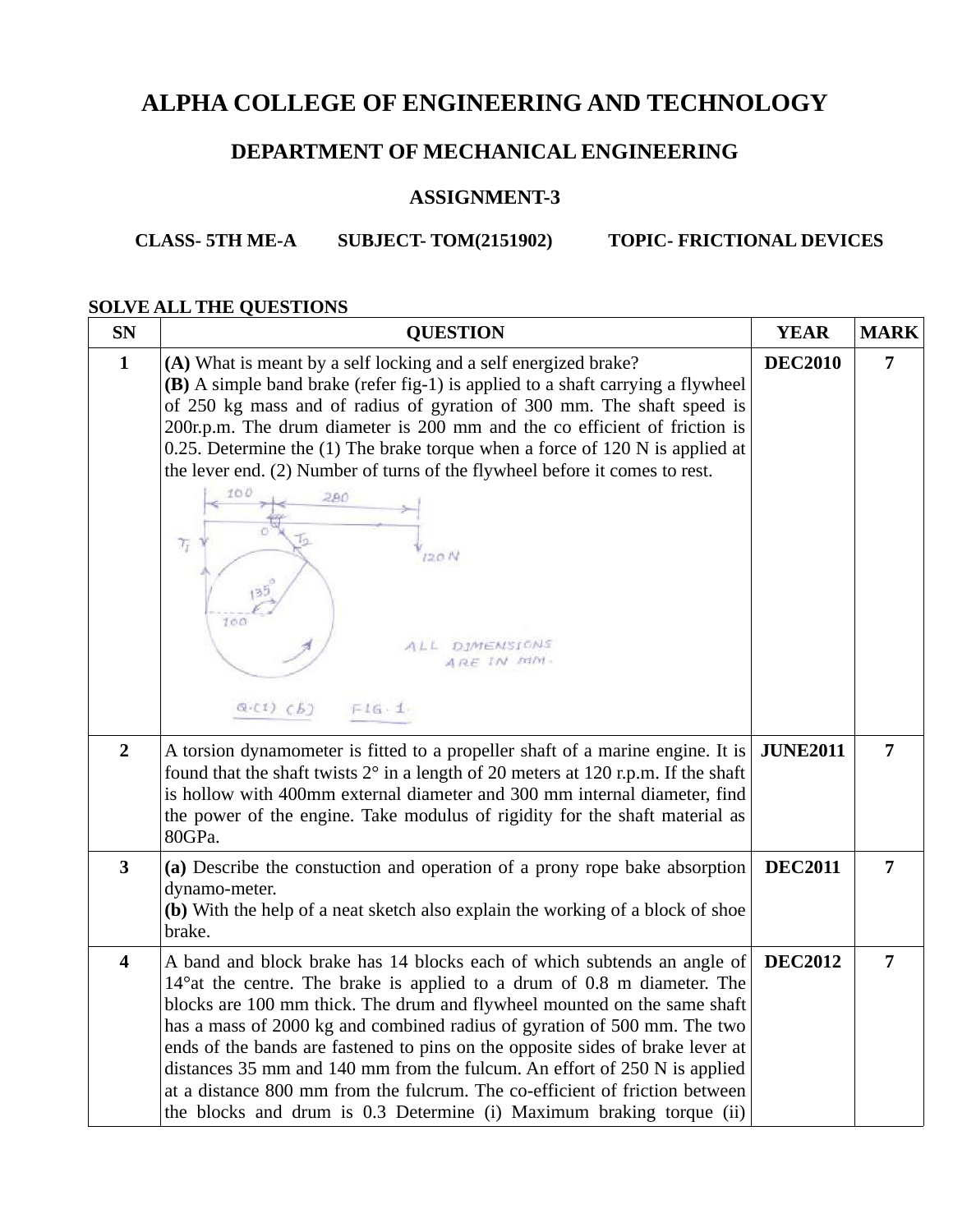|             | angular retardation of the drum (iii) Time taken by the system to come to stop<br>from the rated speed of 300 rpm.                                                                                                                                                                                                     |                                   |   |
|-------------|------------------------------------------------------------------------------------------------------------------------------------------------------------------------------------------------------------------------------------------------------------------------------------------------------------------------|-----------------------------------|---|
| $5^{\circ}$ | Determine the maximum torque for a shoe brake shown in figure 1. The<br>diameter of the brake drum is 400 mm and the angle of contact is 96. The<br>applied force is 3 KN on each arm and the coefficient of friction between the<br>drum and the lining is 0.35.<br>$3$ kN $3$ kN $\rightarrow$<br>300<br>200<br>(mm) | <b>JUNE2013</b>                   | 7 |
| 6           | What is a function of dynamometer? List out the different types of<br>dynamometers.                                                                                                                                                                                                                                    | <b>DEC2013,</b><br><b>MAY2014</b> | 7 |